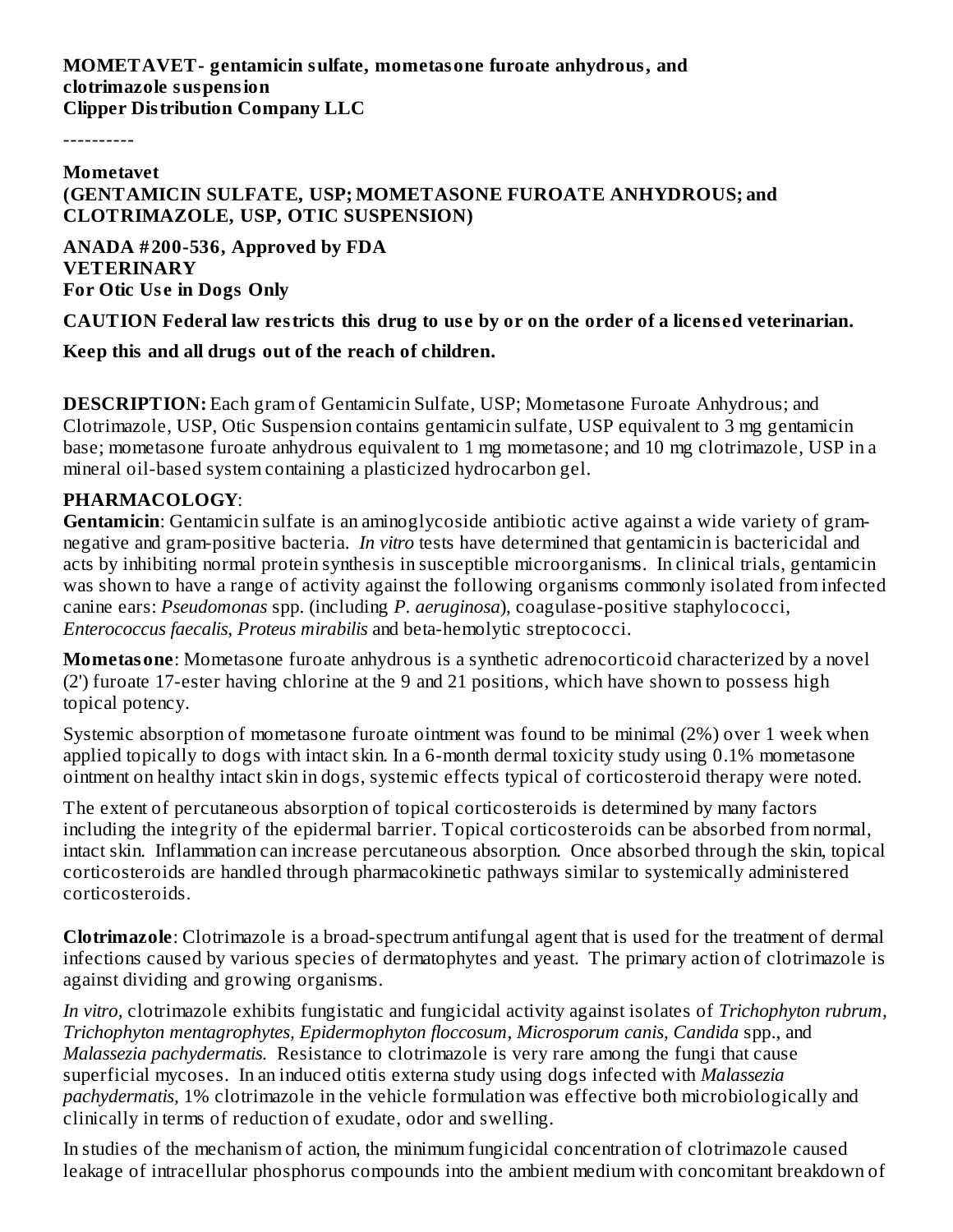cellular nucleic acids and accelerated potassium efflux. These events began rapidly and extensively after addition of the drug. Clotrimazole is very poorly absorbed following dermal application.

**Gentamicin-Mometasone-Clotrimazole:**By virtue of its three active ingredients, gentamicin, mometasone, and clotrimazole otic suspension has antibacterial, anti-inflammatory, and antifungal activity. In clinical field trials, gentamicin, mometasone, and clotrimazole otic suspension was effective in the treatment of otitis externa associated with bacteria and *Malassezia pachydermatis*. Gentamicin, mometasone, and clotrimazole otic suspension reduced discomfort, redness, swelling, exudate, and odor.

**INDICATIONS:** Gentamicin Sulfate, USP; Mometasone Furoate Anhydrous; and Clotrimazole, USP, Otic Suspension is indicated for the treatment of otitis externa in dogs caused by susceptible strains of yeast *(Malassezia pachydermatis)* and bacteria *(Pseudomonas* spp. [including *P. aeruginosa*], coagulasepositive staphylococci, *Enterococcus faecalis, Proteus mirabilis,* and beta-hemolytic streptococci).

**CONTRAINDICATIONS:** If hypersensitivity to any of the components occurs, treatment should be discontinued and appropriate therapy instituted. Concomitant use of drugs known to induce ototoxicity should be avoided. Do not use in dogs with known perforation of eardrums.

**WARNINGS:** The use of these components has been associated with deafness or partial hearing loss in a small number of sensitive dogs (e.g, geriatric). The hearing deficit is usually temporary. If hearing or vestibular dysfunction is noted during the course of treatment, discontinue use of Gentamicin Sulfate, USP; Mometasone Furoate Anhydrous; and Clotrimazole, USP, Otic Suspension immediately and flush the ear canal thoroughly with a non-toxic solution.

Corticosteroids administered to dogs, rabbits, and rodents during pregnancy have resulted in cleft palate in offspring. Other congenital anomalies including deformed forelegs, phocomelia, and anasarca have been reported in offspring of dogs that received corticosteroids during pregnancy. Field and experimental data have demonstrated that corticosteroids administered orally or parenterally to animals may induce the first stage of parturition if used during the last trimester of pregnancy and may precipitate premature parturition followed by dystocia, fetal death, retained placenta, and metritis.

**PRECAUTIONS:** Before instilling any medication into the ear, examine the external ear canal thoroughly to be certain the tympanic membrane is not ruptured in order to avoid the possibility of transmitting infection to the middle ear as well as damaging the cochlea or vestibular apparatus from prolonged contact.

Administration of recommended doses of Gentamicin Sulfate, USP; Mometasone Furoate Anhydrous; and Clotrimazole, USP, Otic Suspension beyond 7 days may result in delayed wound healing.

If overgrowth of non-susceptible bacteria or fungi occurs, treatment should be discontinued and appropriate therapy instituted.

Avoid ingestion. Adverse systemic reactions have been observed following the oral ingestion of some topical corticosteroid preparations. Patients should be closely observed for the usual signs of adrenocorticoid overdosage which include sodium retention, potassium loss, fluid retention, weight gain, polydipsia, and/or polyuria. Prolonged use or overdosage may produce adverse immunosuppressive effects.

Use of corticosteroids, depending on dose, duration, and specific steroid, may result in endogenous steroid production inhibition following drug withdrawal. In patients presently receiving or recently withdrawn from corticosteroid treatments, therapy with a rapidly acting corticosteroid should be considered in especially stressful situations.

**TOXICOLOGY** Field and safety studies with gentamicin, mometasone, and clotrimazole otic suspension have shown a wide safety margin at the recommended dose level in dogs (see PRECAUTIONS/ADVERSE REACTIONS).

#### **ADVERSE REACTIONS**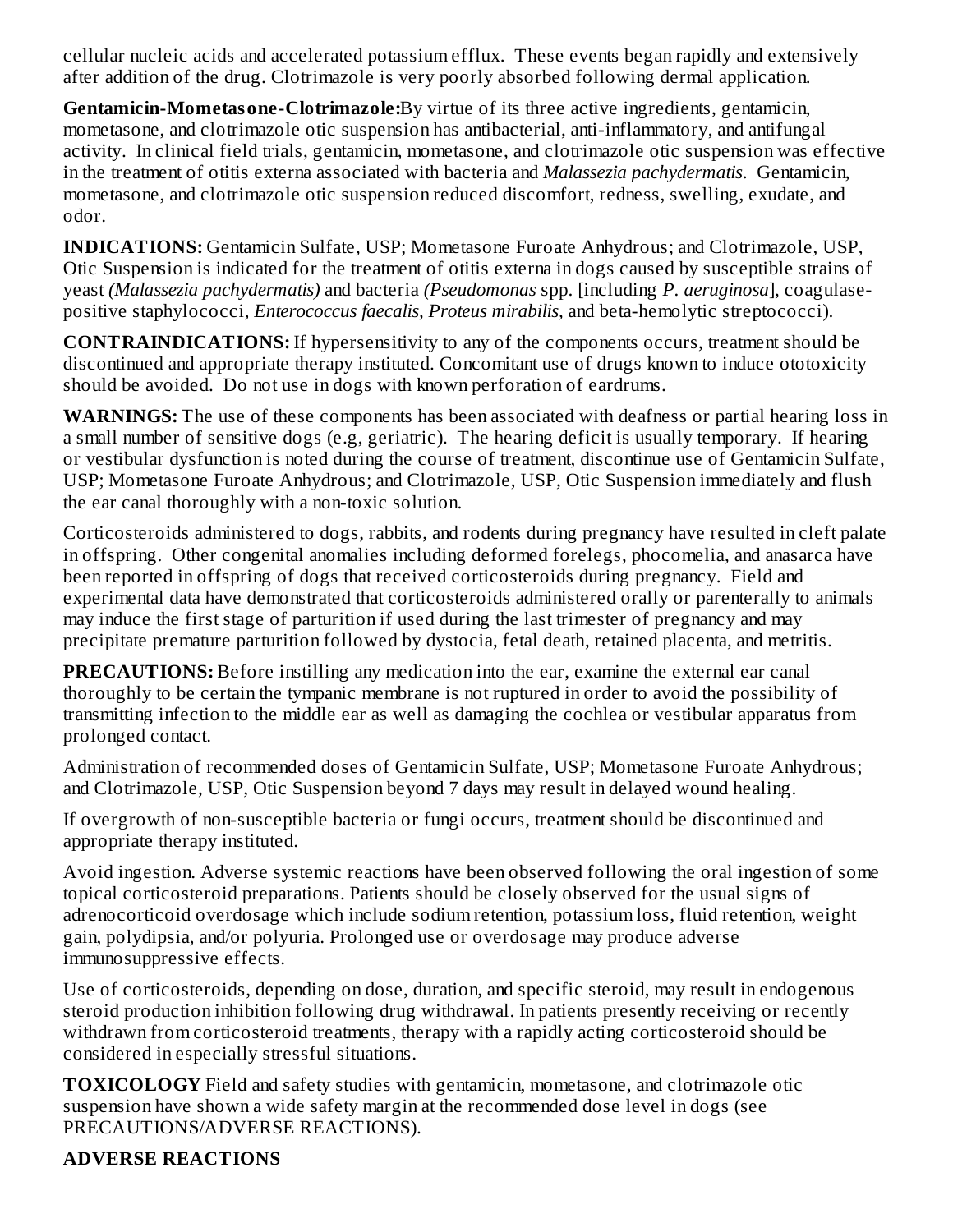**Gentamicin:** While aminoglycosides are absorbed poorly from skin, intoxication may occur when aminoglycosides are applied topically for prolonged periods of time to large wounds, burns, or any denuded skin, particularly if there is renal insufficiency. All aminoglycosides have the potential to produce reversible and irreversible vestibular, cochlear, and renal toxicity.

**Mometasone:** ALP (SAP) and ALT (SGPT) enzyme elevations, weight loss, anorexia, polydipsia, polyuria, neutrophilia, and lymphopenia have occurred following the use of parenteral, high-dose, and/or prolonged or systemic synthetic corticosteroids in dogs. Cushing's syndrome in dogs has been reported in association with prolonged or repeated steroid therapy.

**Clotrimazole:** The following have been reported occasionally in humans in connection with the use of clotrimazole: erythema, stinging, blistering, peeling, edema, pruritus, urticaria, and general irritation of the skin not present before therapy.

**Gentamicin Sulfate, USP; Mometasone Furoate Anhydrous; and Clotrimazole, USP, Otic Suspension:** In field studies following once-daily treatment with gentamicin, mometasone, and clotrimazole otic suspension, ataxia, proprioceptive deficits, and increased water consumption were observed in less than 1% of 164 dogs. In a field study following twice-daily treatment with gentamicin, mometasone, and clotrimazole otic suspension, inflammation of the pinna and diarrhea were observed in less than 1% of 141 dogs.

#### **DOSAGE AND ADMINISTRATION**

The external ear canal should be thoroughly cleaned and dried before treatment. Verify that the eardrum is intact. For dogs weighing less than 30 lbs, instill 4 drops from the 7.5 g tubes and bottles, 15 g tubes and bottles, and 30 g bottles (2 drops from the 215 g bottle) of Gentamicin Sulfate, USP; Mometasone Furoate Anhydrous; and Clotrimazole, USP, Otic Suspension once daily into the ear canal. For dogs weighing 30 lbs or more, instill 8 drops from the 7.5 g tubes and bottles, 15 g tubes and bottles, and 30 g bottles (4 drops from the 215 g bottle) once daily into the ear canal. Therapy should continue for 7 consecutive days.

**HOW SUPPLIED:** Gentamicin Sulfate, USP; Mometasone Furoate Anhydrous; and Clotrimazole, USP Otic Suspension is available in 7.5 g tubes and plastic bottles, 15 g tubes and plastic bottles, 30 g plastic bottles, and 215 g plastic bottles.

**Do not store above 25°C (77°F). Shake the bottles well before us e.**

Med-Pharmex, Inc

Pomona, CA 91767-1861

Rev:Jan/2016

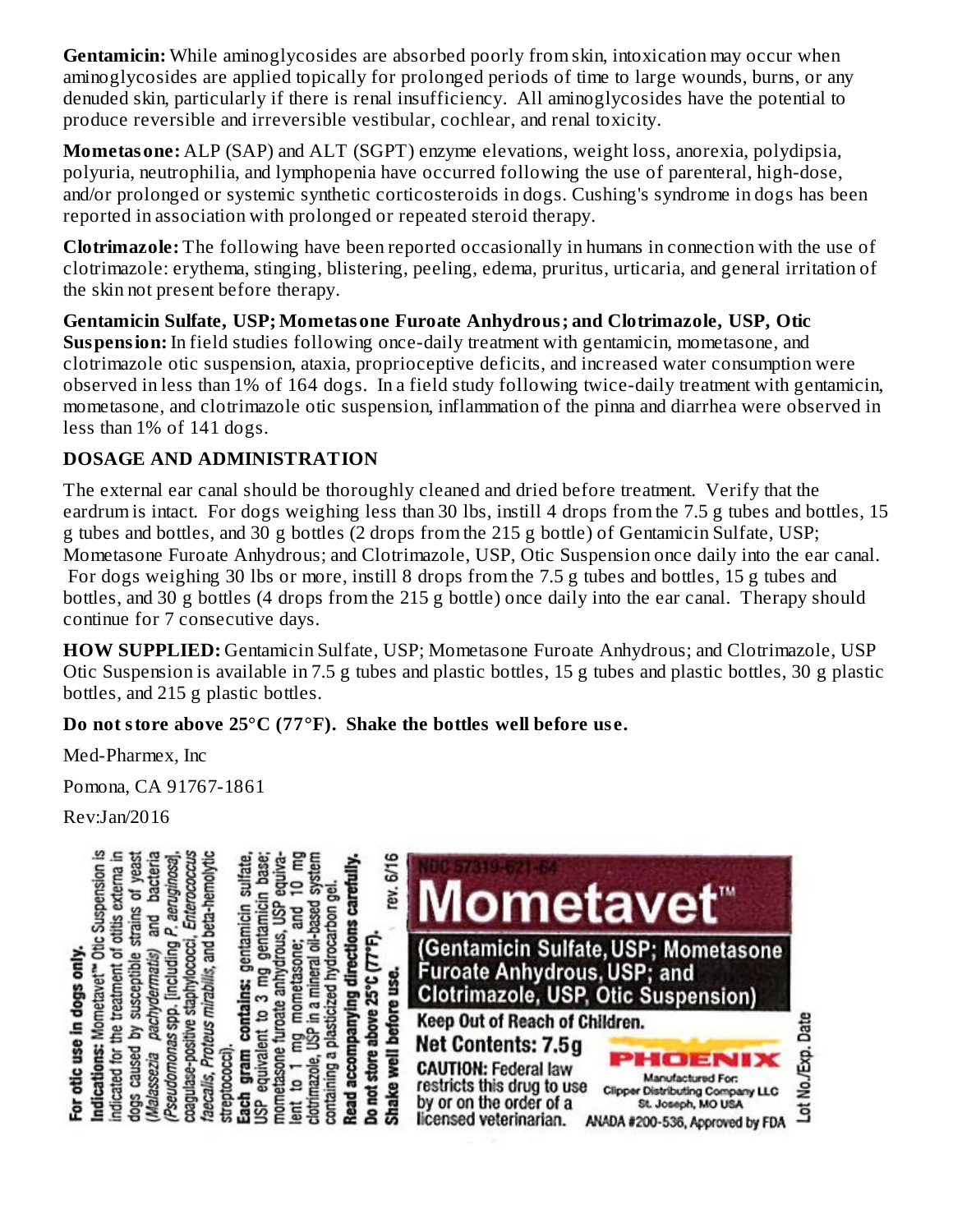# 57319-621-63 Mometavet<sup>™</sup>

(Gentamicin Sulfate, USP; Mometasone Furoate Anhydrous, USP; and Clotrimazole, USP, **Otic Suspension)** 

#### **Net Contents: 15g**

Keep Out of Reach of Children.

**CAUTION: Federal law restricts this drug** to use by or on the order of a licensed veterinarian.

> HOENIX Manufactured For: Clipper Distributing Company LLC St. Joseph, MO USA

ANADA #200-536, Approved by FDA

#### For otic use in dogs only.

Indications: Mometavet™ Otic Suspension is indicated for the treatment of otitis externa in dogs caused by susceptible strains of yeast (Malassezia pachydermatis) and bacteria (Pseudomonas spp. [including P. aeruginosa], coagulase-positive staphylococci, Enterococcus faecalis, Profeus mirabilis, and beta-hemolytic streptococci).

Each gram contains: gentamicin sulfate, USP equivalent to 3 mg gentamicin base; mometasone furoate anhydrous, USP equivalent to 1 mg mometasone; and 10 mg clotrimazole, USP in a mineral oil-based system containing a plasticized hydrocarbon gel.

Dosage and Administration: The external ear canal should be thoroughly cleaned and dried before treatment. Verify that the eardrum is intact. For dogs weighing less than 30 lbs, instill 4 drops of Mometavet<sup>TM</sup> Otic Suspension Exp. Date once daily into the ear canal. For dogs weighing 30 lbs or more, instill 8 drops once daily into the ear canal. Therapy should continue for 7 consecutive days.

Read accompanying directions carefully. Do not store above 25°C (77°F). Shake well before use.

rev. 6/16

1#

# IDC 57319-621-30 Mometavet™

(Gentamicin Sulfate, USP: Mometasone Furoate Anhydrous, USP; and Clotrimazole, USP. **Otic Suspension)** 

## **Net Contents: 30g**

Keep Out of Reach of Children. **CAUTION: Federal law restricts** this drug to use by or on the order of a licensed veterinarian.



ANADA #200-536, Approved by FDA

#### For otic use in dogs only.

Indications: Mometavet™ Otic Suspension is indicated for the treatment of otitis externa in dogs caused by susceptible strains of yeast (Malassezia pachydermatis) and bacteria (Pseudomonas spp.<br>lincluding P. aeruginosal, coagulase-positive staphylococci,<br>Enterococcus faecalis, Proteus mirabilis, and beta-hemolytic streptococci).

Each gram contains: gentamicin sulfate, USP equivalent to 3 mg gentamicin base; mometasone furoate anhydrous, USP equivalent to 1 mg mometasone; and 10 mg clotrimazole, USP in a mineral oil-based system containing a plasticized hydrocarbon gel.

Dosage and Administration: The external ear canal should be thoroughly cleaned and dried before treatment. Verify that the eardrum is intact. For dogs weighing less than 30 lbs, instill 4 drops of Mometavet™ Otic Suspension once daily into the ear canal. For dogs weighing 30 lbs or more, instill 8 drops once daily into the ear canal. Therapy should continue for 7 consecutive days.

Read accompanying directions carefully. Do not store above 25°C (77°F). Shake well before use.

#/Exp.Date: ಕ್ತ

rev. 6/16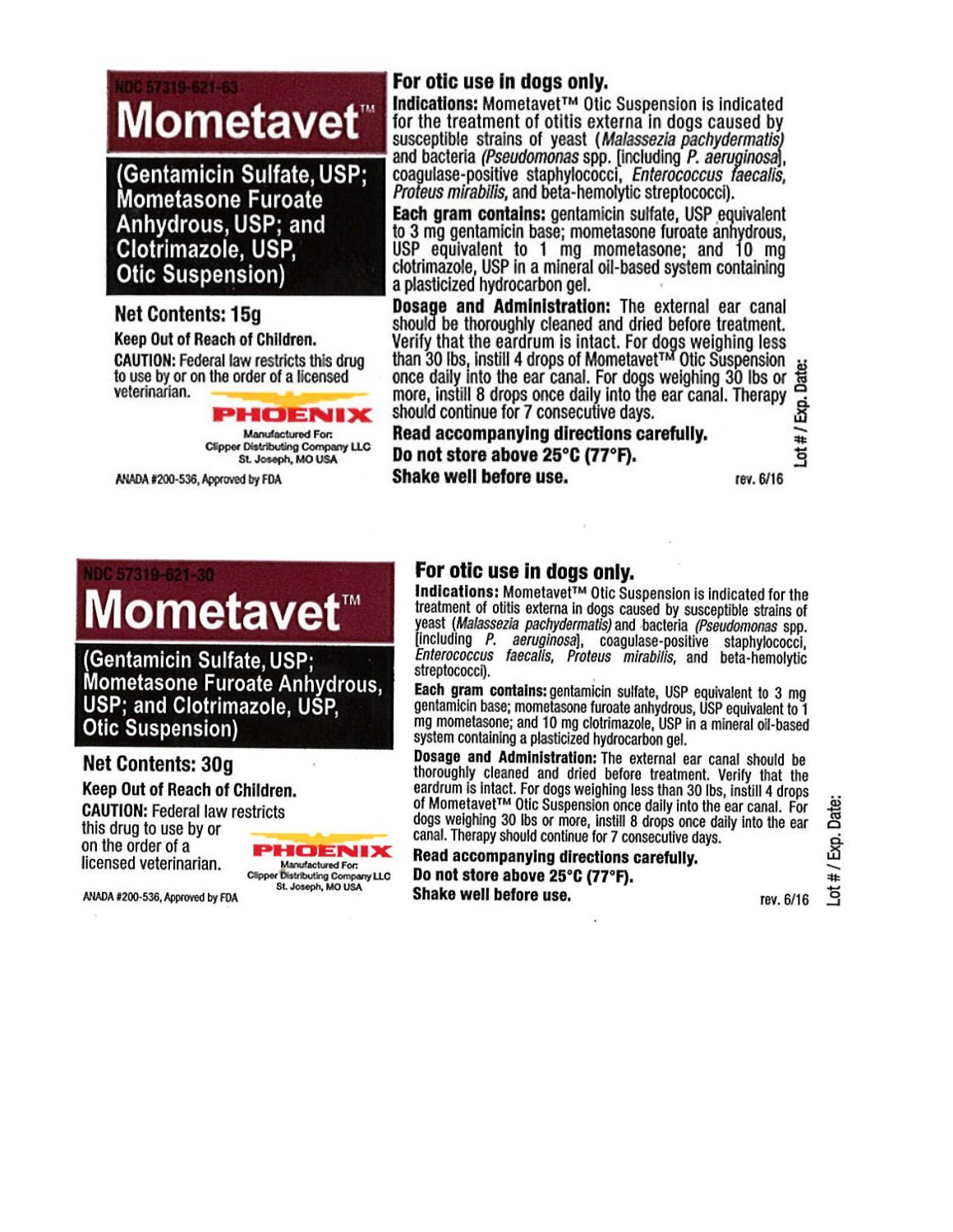#### NDC 57319-621-68

# **Mometavet**

**(Gentamicin Sulfate, USP; Mometasone Furoate** Anhydrous, USP; and Clotrimazole, USP, **Otic Suspension)** 

# Net Contents: 215q

#### Keep Out of Reach of Children.

**CAUTION:** Federal law restricts this drug to use by or on the order of a licensed veterinarian.



**Manufactured For: Clipper Distributing Company LLC** St. Joseph, MO USA

ANADA #200-536, Approved by FDA

# For otic use in dogs only.

Indications: Mometavet™ Otic Suspension is indicated for the treatment of otitis externa in dogs caused by susceptible strains of yeast (Malassezia pachydermatis) and bacteria (Pseudomonas spp. [including P. aeruginosa], coagulase-positive staphylococci, Enterococcus faecalis, Proteus *mirabilis,* and beta-hemolytic streptococci).

Each gram contains: gentamicin sulfate, USP equivalent to 3 mg gentamicin base; mometasone furoate anhydrous, USP equivalent to 1 mg mometasone; and 10 mg clotrimazole, USP in a mineral oil-based system containing a plasticized hydrocarbon gel.

Dosage and Administration: The external ear canal should be thoroughly cleaned and dried before treatment. Verify that the eardrum is intact. For dogs weighing less than 30 lbs, instill 2 drops of Mometavet™ Otic Suspension once daily into the ear canal. For dogs weighing 30 lbs or more, instill 4 drops once daily into the ear canal. Therapy should continue for 7 consecutive days.

## Read accompanying directions carefully. Do not store above 25°C (77°F). Shake well before use.

rev. 6/16

Lot # / Exp. Date:

## **MOMETAVET**

gentamicin sulfate, mometasone furoate anhydrous, and clotrimazole suspension

|                                                                                                  | <b>Product Information</b>                                                       |                            |                          |  |                             |                          |                           |                |          |  |  |  |
|--------------------------------------------------------------------------------------------------|----------------------------------------------------------------------------------|----------------------------|--------------------------|--|-----------------------------|--------------------------|---------------------------|----------------|----------|--|--|--|
|                                                                                                  | Product Type                                                                     |                            | PRESCRIPTION ANIMAL DRUG |  |                             | Item Code (Source)       |                           | NDC:57319-621  |          |  |  |  |
|                                                                                                  | <b>Route of Administration</b>                                                   |                            | <b>AURICULAR (OTIC)</b>  |  |                             |                          |                           |                |          |  |  |  |
|                                                                                                  |                                                                                  |                            |                          |  |                             |                          |                           |                |          |  |  |  |
|                                                                                                  |                                                                                  |                            |                          |  |                             |                          |                           |                |          |  |  |  |
| <b>Active Ingredient/Active Moiety</b>                                                           |                                                                                  |                            |                          |  |                             |                          |                           |                |          |  |  |  |
| <b>Ingredient Name</b>                                                                           |                                                                                  |                            |                          |  |                             | <b>Basis of Strength</b> |                           |                | Strength |  |  |  |
| <b>GENTAMICIN SULFATE (UNII: 8X7386QRLV) (GENTAMICIN - UNII:T6Z9V48IKG)</b><br><b>GENTAMICIN</b> |                                                                                  |                            |                          |  |                             |                          |                           | $3$ mg in $1g$ |          |  |  |  |
| MOMETASONE FUROATE (UNII: 04201GDN4R) (MOMETASONE - UNII:8 HR4QJ6DW8)<br>MOMETASONE FUROATE      |                                                                                  |                            |                          |  |                             |                          | $1$ mg in $1$ g           |                |          |  |  |  |
|                                                                                                  | CLOTRIMAZOLE (UNII: G07GZ97H65) (CLOTRIMAZOLE - UNII:G07GZ97H65)<br>CLOTRIMAZOLE |                            |                          |  |                             |                          |                           | 10 mg in $1 g$ |          |  |  |  |
|                                                                                                  |                                                                                  |                            |                          |  |                             |                          |                           |                |          |  |  |  |
|                                                                                                  |                                                                                  |                            |                          |  |                             |                          |                           |                |          |  |  |  |
| Packaging                                                                                        |                                                                                  |                            |                          |  |                             |                          |                           |                |          |  |  |  |
| #                                                                                                | <b>Item Code</b>                                                                 | <b>Package Description</b> |                          |  | <b>Marketing Start Date</b> |                          | <b>Marketing End Date</b> |                |          |  |  |  |
|                                                                                                  | 1 NDC:57319-621-64                                                               | 7.5 g in 1 BOTTLE, PLASTIC |                          |  |                             |                          |                           |                |          |  |  |  |
|                                                                                                  | 2 NDC:57319-621-63                                                               | 15 g in 1 BOTTLE, PLASTIC  |                          |  |                             |                          |                           |                |          |  |  |  |
|                                                                                                  | 3 NDC:57319-621-30                                                               | 30 g in 1 BOTTLE, PLASTIC  |                          |  |                             |                          |                           |                |          |  |  |  |